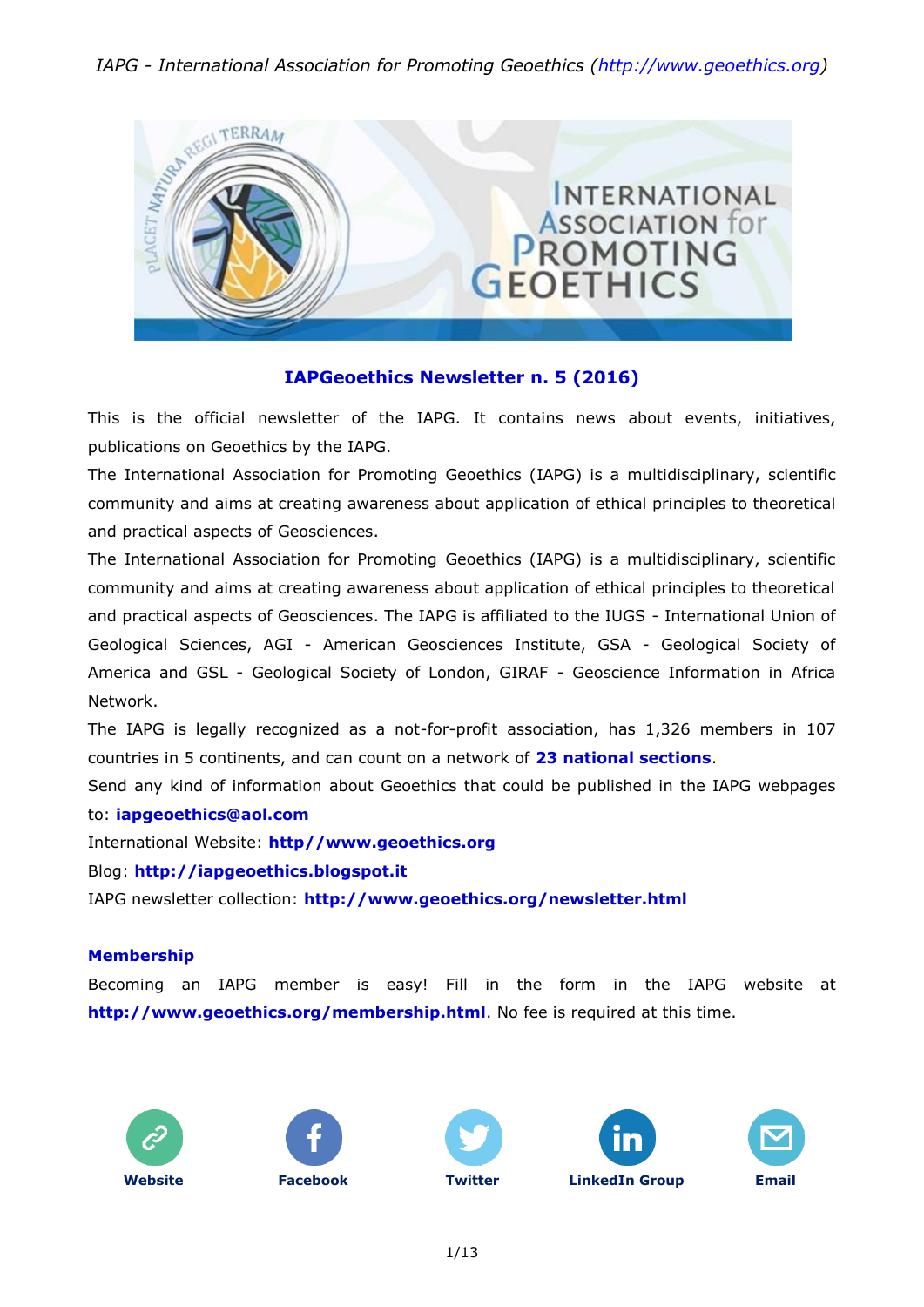## **SUMMARY**

| - Cape Town Statement on Geoethics | pag. | 2  |
|------------------------------------|------|----|
| - IAPG General Assembly            | pag. | 3  |
| - IAPG sessions at 35th IGC        | pag. | 4  |
| - Congresses/Meetings              | pag. | .5 |
| - News on the Organization         | pag. | 7  |
| - New publications                 | pag. | 10 |
| - From the IAPG Blog               | pag. | 10 |
| - News from the network            | pag. | 11 |
| - New IAPG flyer                   | pag. | 13 |
| - Donations                        | pag. | 13 |

# **CAPE TOWN STATEMENT ON GEOETHICS**



The **[Cape Town Statement on Geoethics](http://www.geoethics.org/ctsg)** was prepared during the 35th IGC – International Geological Congress in Cape Town, South Africa (27 August – 4 September 2016). Drafting Committee: Giuseppe Di Capua, Silvia Peppoloni, Peter Bobrowsky.

With the contribution of: Nic Bilham, Martin Bohle, Andy Clay, Emilia Hermelinda Lopera Parejas, David Mogk.

Approved by the IAPG Executive Council on 26th October 2016.

IAPG considers the 35th IGC - International Geological Congress, held in Cape Town (South Africa), the event that opens a new phase for Geoethics and for the Association. In order to celebrate this passage, the IAPG Drafting Committee, formed by Giuseppe Di Capua, Peter Bobrowsky and Silvia Peppoloni, has put together the "**[Cape Town Statement on](http://www.geoethics.org/ctsg)  [Geoethics](http://www.geoethics.org/ctsg)**" (CTSG), a document to be considered as the product of an international effort to focus the attention of geoscientists on the development of shared policies, guidelines, strategies and tools, with the long-range goal of fostering the adoption of ethical practices in the geoscience community. The final document sums up all the values, concepts, contents developed in the first 4-year activity of IAPG, giving a perspective for the future development of geoethics. The CTSG has been announced during the opening keynote speech by Silvia Peppoloni (IAPG Secretary General) in the first IAPG session on geoethics at the 35th IGC. After the congress, the draft version has been sent for comments and suggestions to all the IAPG officers (members of the Executive Council, Coordinators of the National Sections,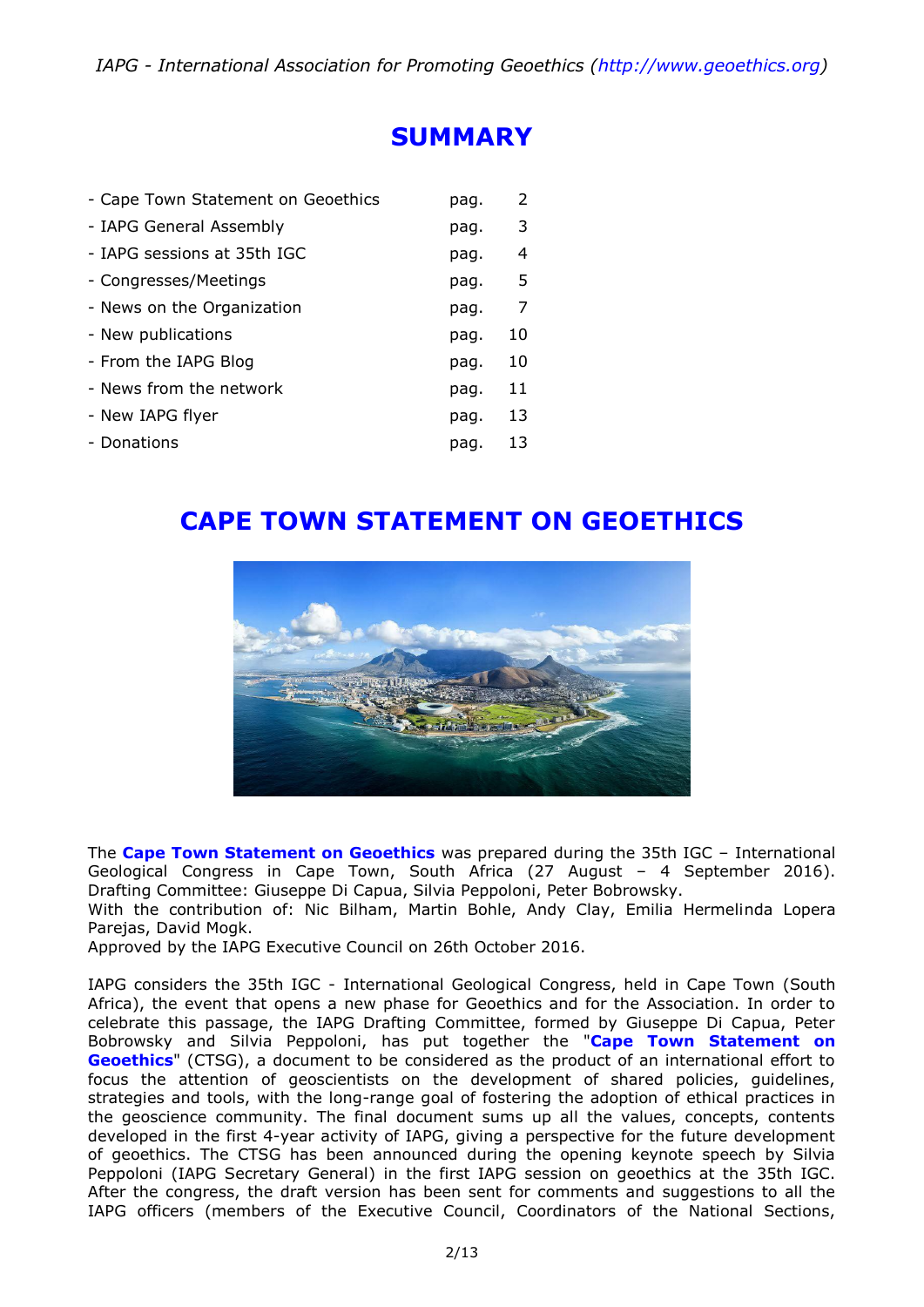Corresponding Citizen Scientists) and to the 35th IGC Champions of the Theme "Geoscience Professionalism and Geoethics". Once improved (thanks in particular to Nic Bilham, Martin Bohle, Emilia Hermelinda Lopera Parejas, David Mogk), the final version has been ratified by the Executive Council of the IAPG and finally published in the IAPG website.

The concepts, values and views on individual responsibilities of geoscientists, expressed in the "**[Cape Town Statement on Geoethics](http://www.geoethics.org/ctsg)**", reflect an international consensus. The statement aims to capture the attention of geoscientists and organisations, and to stimulate them to improve their shared policies, guidelines, strategies and tools to ensure they consciously embrace (geo)ethical professional conduct in their work.

The "**[Cape Town Statement on Geoethics](http://www.geoethics.org/ctsg)**" contains the new formula of the "**[Geoethical](http://www.geoethics.org/geopromise)  [Promise](http://www.geoethics.org/geopromise)**".

Download the "Cape Town Statement on Geoethics" here: **<http://www.geoethics.org/ctsg>**

The "Cape Town Statement on Geoethics" is supported by **European Federation of Geologists** (EFG), **African Association of Women in Geosciences** (AAWG), **Young Earth Scientists Network** (YES Network), **International Geoscience Education Organisation** (IGEO), **Geology in the Public Interest** (GPI), **International Association for Geoscience Diversity** (IAGD).

**If your organization is interested to support the "Cape Town Statement on Geoethics", please contact the IAPG Secretariat by sending an email to:** [iapgeoethics@aol.com](mailto:iapgeoethics@aol.com?subject=Cape%20Town%20Statement%20on%20Geoethics)



# **IAPG GENERAL ASSEMBLY**

IAPG held its 1st General Assembly in Cape Town (South Africa) on 31 August 2016, during the 35th IGC - International Geological Congress.

The goal of the General Assembly was to outline and share essential information about the last 4-year activity of IAPG, including the financial situation, and to ratify some decisions. During the General Assembly was announced the institution of the **Geoethics Medal** and the **International Geoethics Day**. Finally it was discussed the **new IAPG strategy** for the period 2017-2020.



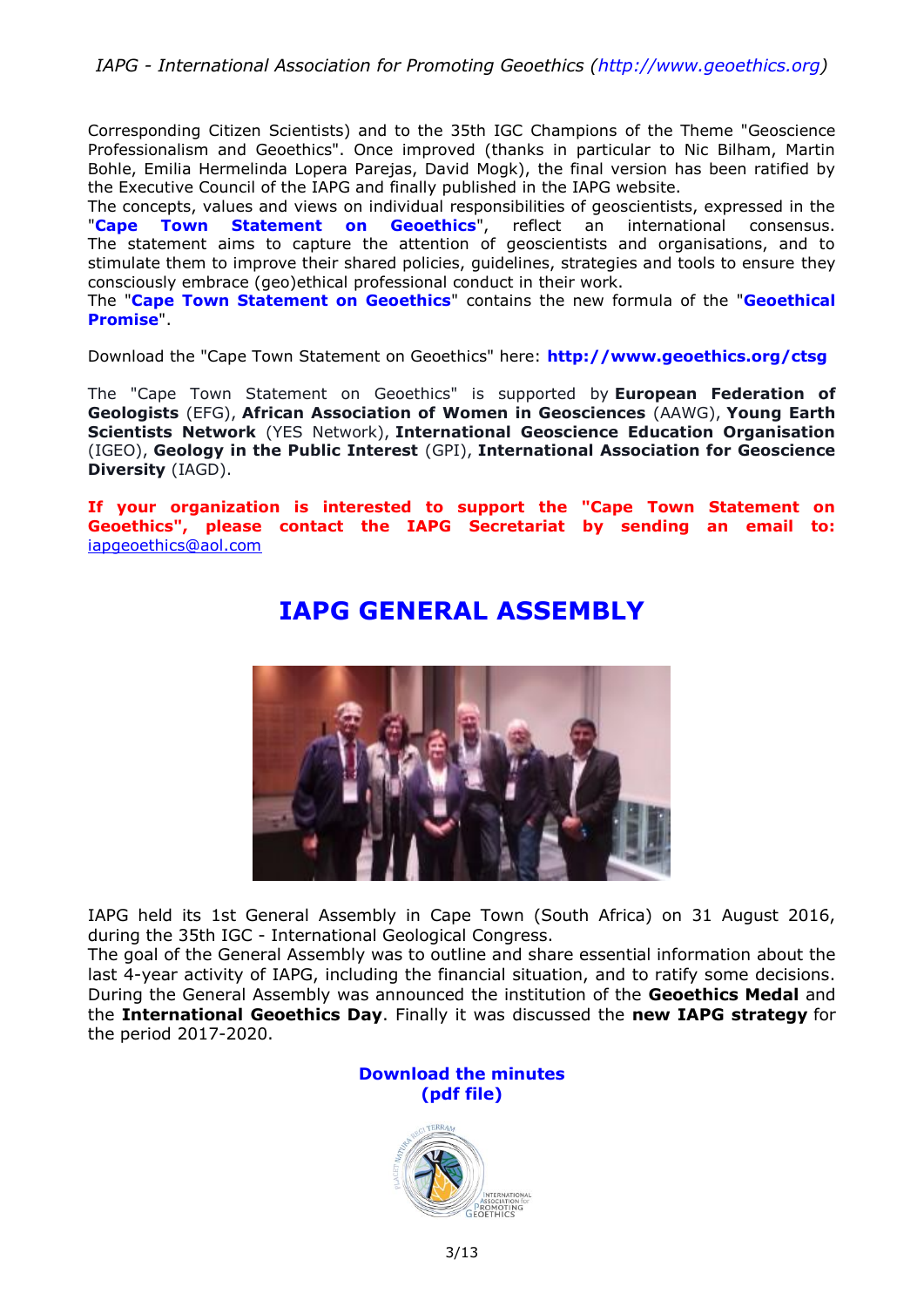

## **IAPG SESSIONS AT THE 35TH IGC**

Geoethics has got an important space in the programme of the last 35th IGC - International Geological Congress in Cape Town (South Africa), thanks to several events organized by IAPG – International Association for Promoting Geoethics: 6 oral sessions, 1 poster session and 1 panel session (**<http://www.geoethics.org/35th-igc>**). 27 speakers with different skills and expertise, coming from 17 countries in 5 continents, have discussed both theoretical aspects and case-studies of geoethics, covering a wide spectrum of geoethical issues: theoretical and educational aspects of geoethics (Silvia Peppoloni, David Mogk, John Geissman and Shree Prasad Vista), ethical implications in mining (Edmund Nickless, Pekka Nurmi, Madhumita Das), in geohazards (Eldon Gath and George Stone), in geoheritage and environmental protection (Margaret Brocx); relationships between geoscientists and decision makers (Mark Priddle), ethical activities in geoscience organizations (Christine McEntee and Heather Houlton), frauds in paleontology (Artur Sà), ethical aspects in data management (Michiel Van der Meuluen and Serge Van Vessel), geoscience communication (Iain Stewart, Martin Bohle, Nick Bilham) and local population involvement (Daniel Lebel), global initiatives on sustainability and risk reduction (Joel Gill), geosciences to serve society (Jean-Robert Mweze, Nic Bilham, Ezzoura Errami, Marie Fleming and Koen Verbruggen). 5 keynote speakers (Silvia Peppoloni, Christine McEntee, Iain Stewart, David Mogk, Edmund Nickless) and 5 panelists (Nic Bilham, Ruth Allington, Silvia Peppoloni, David Mogkm Heater Houlton) have outlined "**[What's the point of](http://iapgeoethics.blogspot.it/2016/10/a-report-from-35th-igc-panel-session.html)  [geoethics](http://iapgeoethics.blogspot.it/2016/10/a-report-from-35th-igc-panel-session.html)**", highlighting key-issues and giving a framework of reference for the future development of geoethics. A large audience has accompanied all the 3 day-sessions, with a fruitful involvement into the discussion.

The great success of the discussion on geoethics in Cape Town is the result of a cooperative work leaded by IAPG together with IUGS-Task Group on Global Geoscience Professionalism (TG-GGP), Geological Society of London (GSL), European Federation of Geologists (EFG), EuroGeoSurveys (EGS), and contributions of representatives of the American Geosciences Institute (AGI), American Geophysical Union (AGU), Natural Resources Canada (NRC), African Association of Women in Geosciences (AAWG), Geological Survey of Finland (GSF), Geological Survey of the Netherlands (GSN), Geological Survey of Ireland (GSI).

The interest of geoscientists in geoethical aspects has exploded and today geoethics has a visibility that it has never had before. In the last 4 years IAPG has worked to give scientific dignity to Geoethics, building a clear conceptual substratum, that constitutes a strong base for the future development of ethical issues, at disposal of the geoscience community. This result represents a point of arrival after the foundation of the IAPG (in 2012 at the 34th IGC), and at the same time a starting point for a new phase of geoethics and the Association. In her keynote, Silvia Peppoloni announced the publication of the "**[Cape Town Statement on](http://www.geoethics.org/ctsg)  [Geoethics](http://www.geoethics.org/ctsg)**" by IAPG, that takes stock of the situation on geoethics, giving essential points of reference.

IAPG thanks all those have contributed to the success of the symposium on geoethics.

A photogallery of this event is in preparation.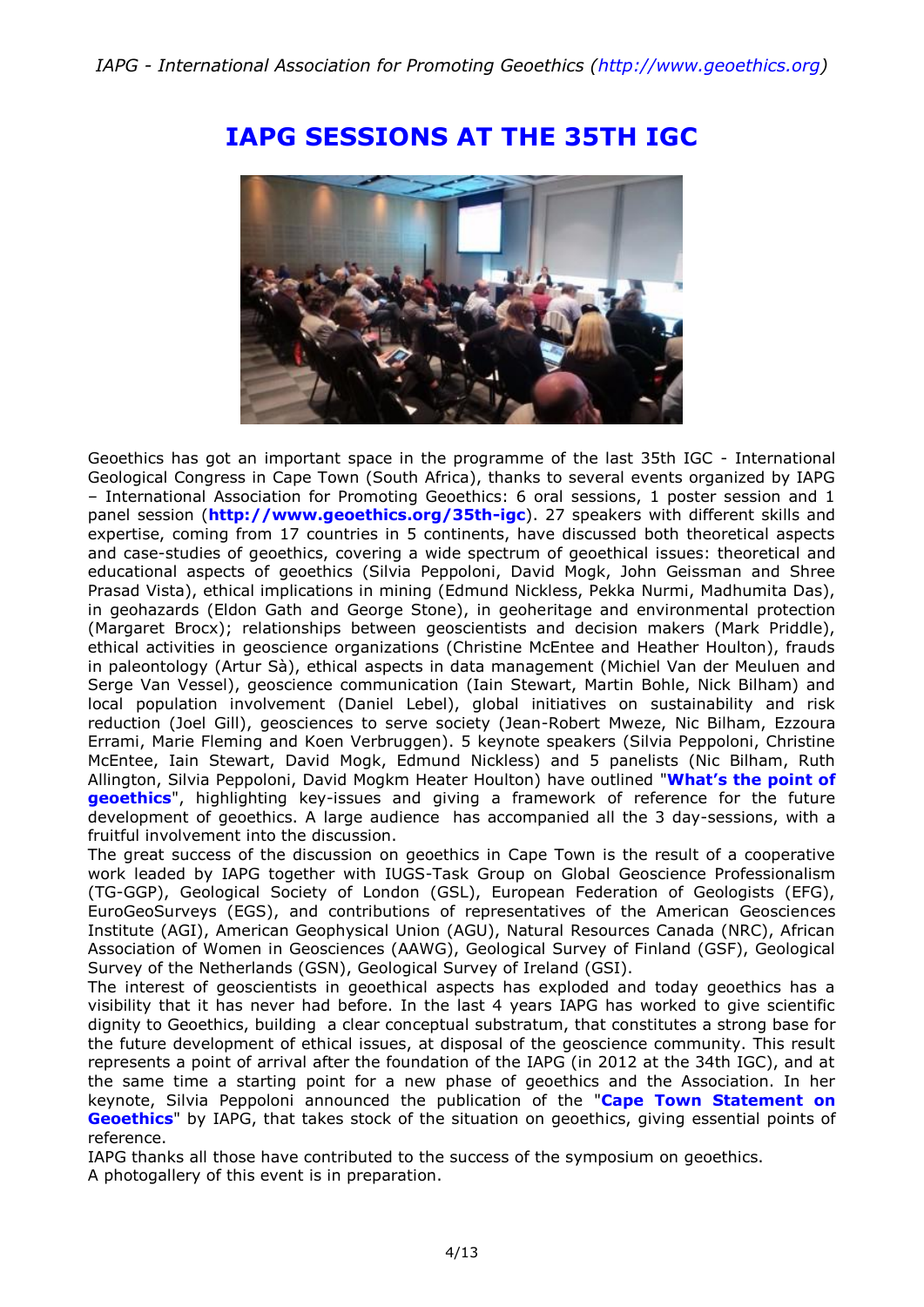# **CONGRESSES/MEETINGS**

### **GEOETHICS AT THE AGU FALL MEETING 2016**

San Francisco (USA) 12 December 2016

Geoethics is among the topics of the AGU Fall Meeting even this year. IAPG is actively involved in this important annual geoscience event and co-organizes the session:

#### **[PA12B: Geoethics and Scientific Integrity](http://www.geoethics.org/agu2016) – The Keys to Advancing the Geosciences [and a Healthy Planet](http://www.geoethics.org/agu2016)**

#### Session Description:

Geoscience directly influences the sustainability and health of the Earth; it must be conducted with the highest standards of integrity and ethics. Geoscientist's research elucidates many issues with significant ethical, social, and economic implications. Considering such risks as natural hazards, climate change, resource extraction, and the environmental impact of chemical and atmospheric elements; there is a clear need to develop ethical frameworks within which geoscientists can conduct their research, education, and communication. The session's goal is to discuss these frameworks, examining both theoretical and practical aspects of Geoethics and scientific integrity. We will explore the most recent advances in research on scientific integrity and Geoethics education, the ethics of publishing and data access, and will feature both the new report on Responsible Science from the National Academy of Sciences and new AGU/Wiley Scientific Integrity and Geoethics book.

Convenership:

Linda Gundersen, Brooks Hanson, Cindy Palinkas (IAPG-USA), Vincent Cronin (IAPG-USA)

#### **[Programme \(list of oral presentations\)](http://www.geoethics.org/agu2016)**

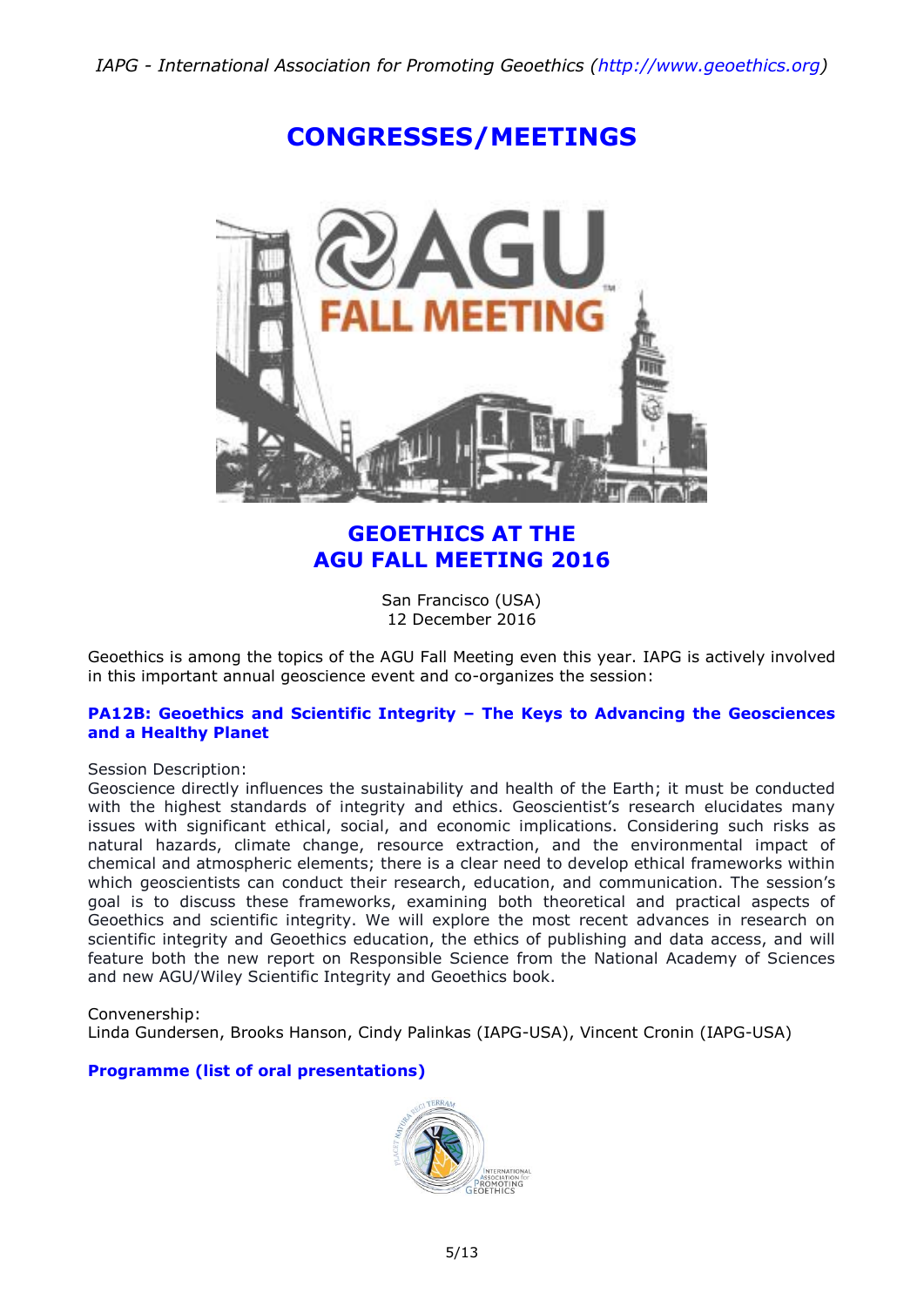

#### **GEOETHICS AT THE EGU GENERAL ASSEMBLY 2017**

### **CALL FOR ABSTRACTS**

Vienna (Austria) 23-28 April 2017

IAPG - International Association for Promoting Geoethics organizes the session:

#### EOS14 "**[Geoethics: ethical, social and cultural implications of geoscience knowledge,](http://www.geoethics.org/egu2017-eos14)  [education, research and practice](http://www.geoethics.org/egu2017-eos14)**".

The conveners invite abstracts on both practical and theoretical aspects of geoethics, including case studies. The aim of the session is to develop ethical and social perspectives on the challenges arising from human interaction with natural systems, to complement technical approaches and solutions, and to help to define an ethical framework for geoscientists' research and practice in addressing these challenges.

This session is organized in collaboration with GSL - Geological Society of London.

Convenership: Silvia Peppoloni, Nic Bilham, Martin Bohle, Giuseppe Di Capua, Eduardo Marone

**[More information and abstract submission](http://www.geoethics.org/egu2017-eos14) Deadline: 11 January 2017**



### **GEOETHICS AT THE RFG 2018 CONFERENCE**

Vancouver (Canada) 16-21 June 2018

### **IAPG is partner of the RFG 2018 Conference, and thanks to our Association geoethics has been included among the subthemes (under the theme "Resources and Society")**

IAPG has submitted the proposal for a session titled "**Geoethics and Resources Needs for Future Generations**". We will give you more details as soon as the call for abstracts will be open. Stay tuned!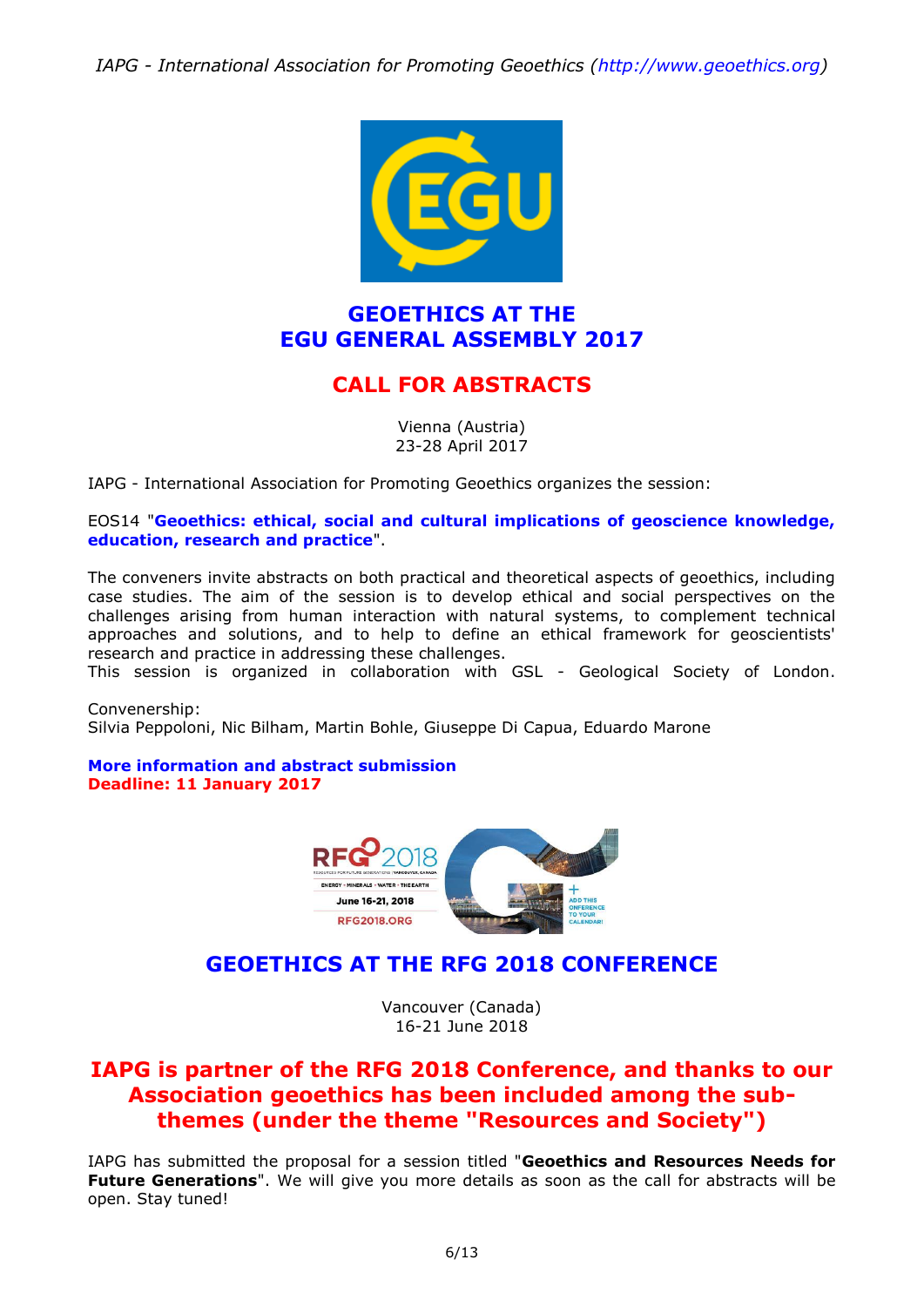# **NEWS ON THE ORGANIZATION**



### **Nic Bilham is the new IAPG Continental Coordinator for Europe**

#### **[Read more](http://iapgeoethics.blogspot.it/2016/11/nic-bilham-is-new-iapg-continental.html)**

Members of the IAPG Executive Council: **<http://www.geoethics.org/executive-council>**



### **Elizabeth Silva is the new IAPG Corresponding Citizen Scientist on "Geoethics and Geoparks"**

**[Read more](http://iapgeoethics.blogspot.it/2016/11/elizabeth-silva-is-new-iapg.html)**



### **Edmund Nickless is the new IAPG Corresponding Citizen Scientist on "Geoethics for Society"**

**[Read more](http://iapgeoethics.blogspot.it/2016/10/edmund-nickless-appointed-as-iapg.html)**

List of IAPG Corresponding Citizen Scientists: **<http://www.geoethics.org/ccs>**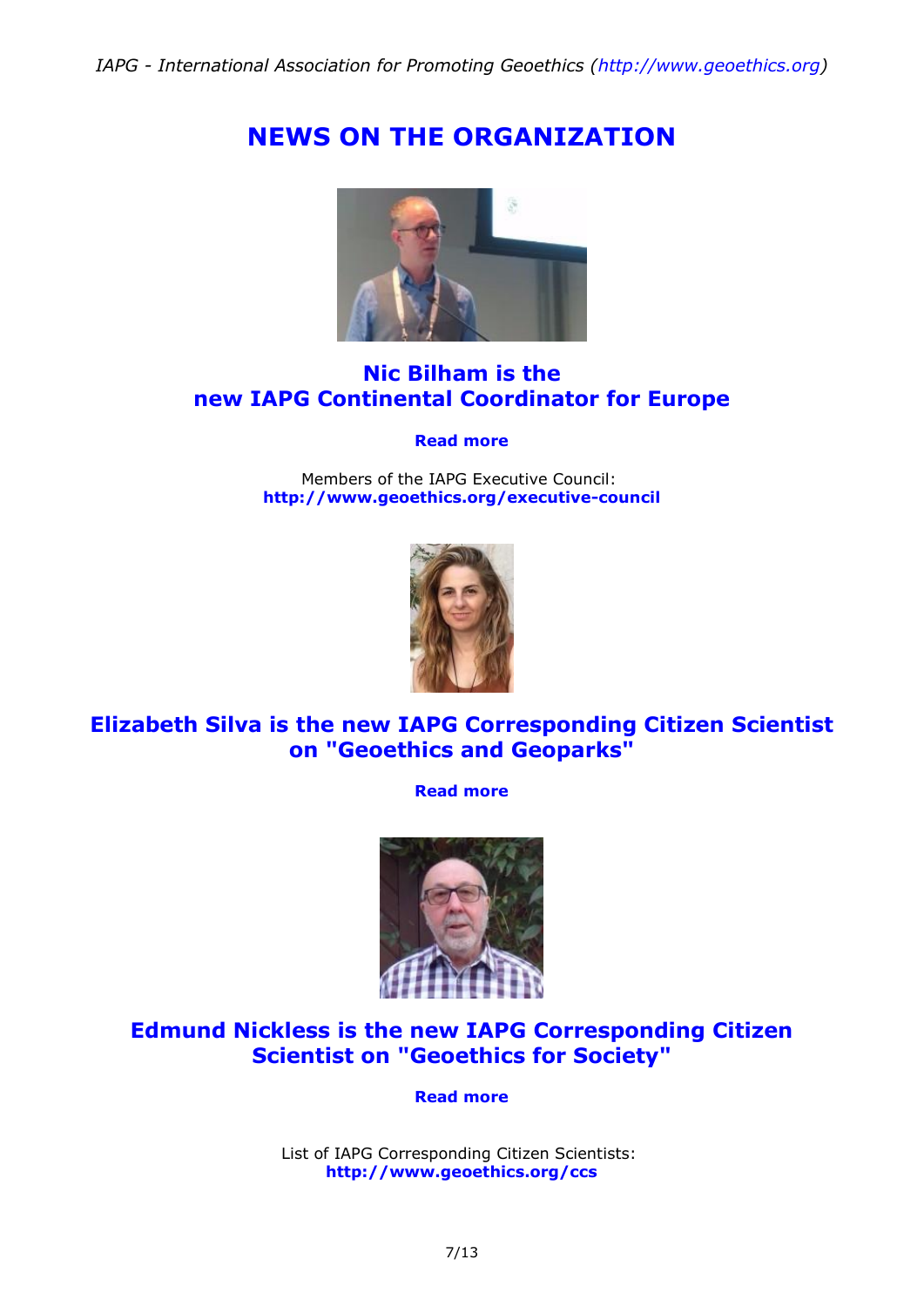

### **Iain Stewart is the new IAPG Corresponding Citizen Scientist on "Risk communication"**

**[Read more](http://iapgeoethics.blogspot.it/2016/10/iain-stewart-appointed-as-iapg-expert.html)**



**Christine McEntee is the new IAPG Corresponding Citizen Scientist on "Harassment and Discrimination in Geosciences"**

**[Read more](http://iapgeoethics.blogspot.it/2016/10/christine-mcentee-appointed-as-iapg.html)**



### **Robert Frodeman is the new IAPG Corresponding Citizen Scientist on "Geoethics and Philosophy"**

**[Read more](http://iapgeoethics.blogspot.it/2016/09/robert-frodeman-is-new-iapg.html)**

List of IAPG Corresponding Citizen Scientists: **<http://www.geoethics.org/ccs>**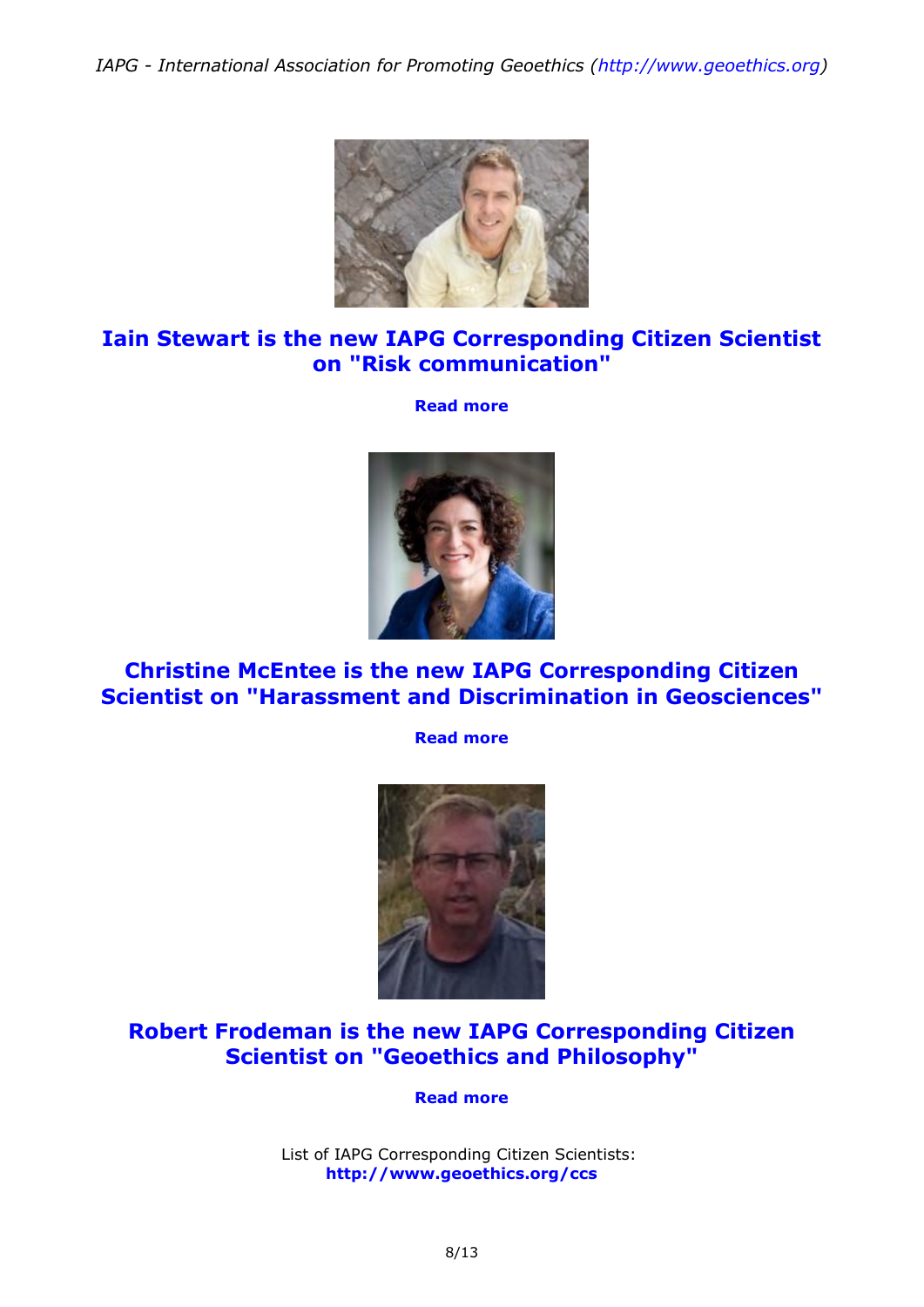

### **Paulo Emanuel Talhadas Ferreira da Fonseca**  (Department of Geology, University of Lisbon) **is the new co-coordinator of IAPG-Portugal**

**[Read more](http://iapgeoethics.blogspot.it/2016/10/a-new-co-coordinator-for-iapg-portugal.html)**



#### **Ameer Hayder Khalid**

(Department of Applied Geosciences, College of Spatial Planning and Applied Science, University of Duhok, Kurdistan Region) **is the new co-coordinator of IAPG-Iraq**

**[Read more](http://iapgeoethics.blogspot.it/2016/10/a-new-co-coordinator-for-iapg-iraq.html)**

List of IAPG National Sections: **<http://www.geoethics.org/sections>**

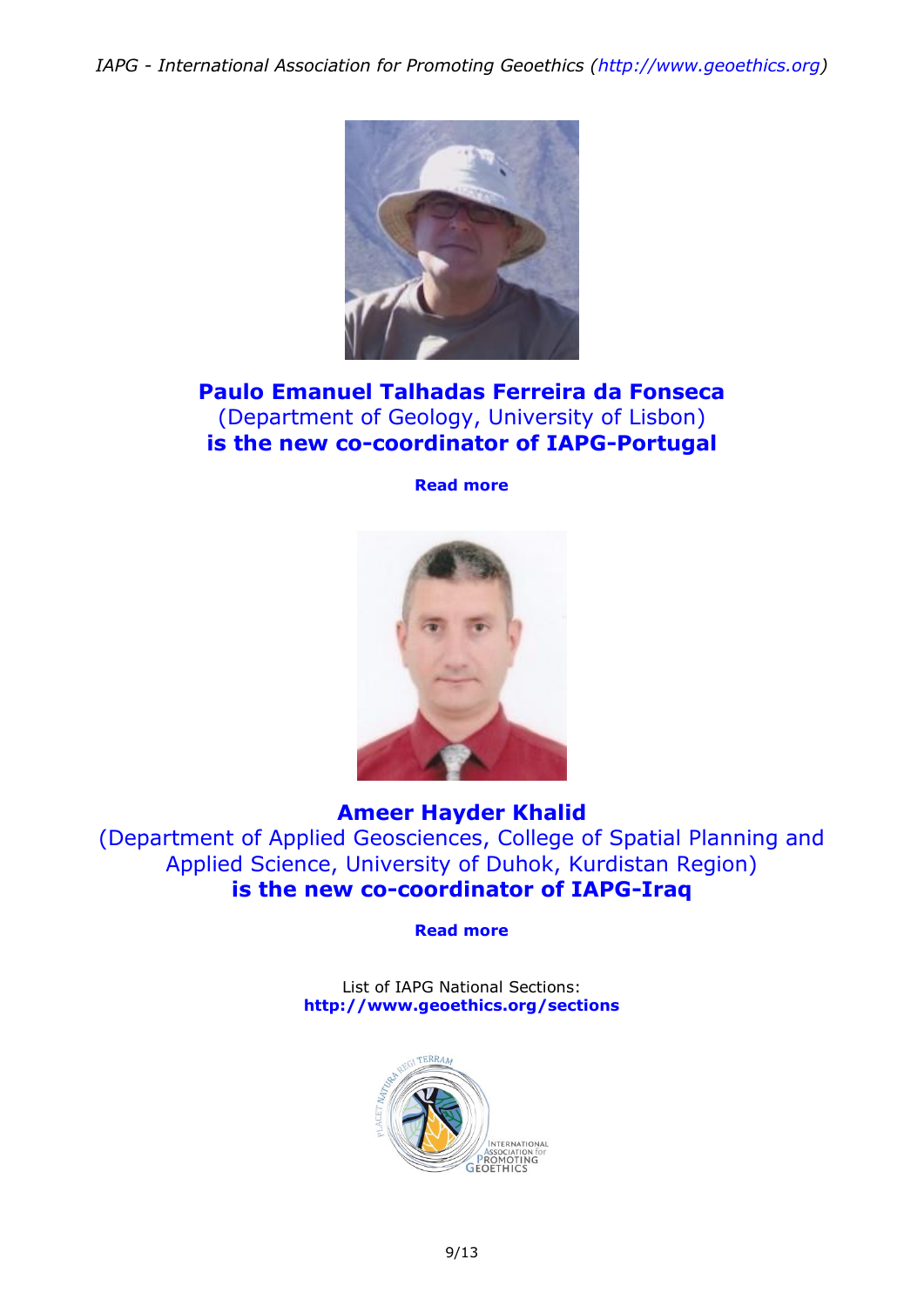## **NEW PUBLICATIONS**

| In Clay Harnwrite" Asset Senar Later Secretary and Sale Mantaly                                                                                                                                                                                                                                                                                                                                                                                                                                                                                                                                                                                                                                                                                                                                                                                                                                                                                                                                                                                                                                                                                                                                                                                                                                                                                                                                      |                                                                                                                                                                                                                                                                                                                                                                                                                                                                                                                                                                                                                                                                                                                                                                                                                                                                                                                                                                                                                                                                                                                                                                                                                                                                                                                                                                                                                                                                                                                                                                                                                                                                                                                                                                                                                                                                                                                                                                                                                               |
|------------------------------------------------------------------------------------------------------------------------------------------------------------------------------------------------------------------------------------------------------------------------------------------------------------------------------------------------------------------------------------------------------------------------------------------------------------------------------------------------------------------------------------------------------------------------------------------------------------------------------------------------------------------------------------------------------------------------------------------------------------------------------------------------------------------------------------------------------------------------------------------------------------------------------------------------------------------------------------------------------------------------------------------------------------------------------------------------------------------------------------------------------------------------------------------------------------------------------------------------------------------------------------------------------------------------------------------------------------------------------------------------------|-------------------------------------------------------------------------------------------------------------------------------------------------------------------------------------------------------------------------------------------------------------------------------------------------------------------------------------------------------------------------------------------------------------------------------------------------------------------------------------------------------------------------------------------------------------------------------------------------------------------------------------------------------------------------------------------------------------------------------------------------------------------------------------------------------------------------------------------------------------------------------------------------------------------------------------------------------------------------------------------------------------------------------------------------------------------------------------------------------------------------------------------------------------------------------------------------------------------------------------------------------------------------------------------------------------------------------------------------------------------------------------------------------------------------------------------------------------------------------------------------------------------------------------------------------------------------------------------------------------------------------------------------------------------------------------------------------------------------------------------------------------------------------------------------------------------------------------------------------------------------------------------------------------------------------------------------------------------------------------------------------------------------------|
| Sustainable development and its connection                                                                                                                                                                                                                                                                                                                                                                                                                                                                                                                                                                                                                                                                                                                                                                                                                                                                                                                                                                                                                                                                                                                                                                                                                                                                                                                                                           |                                                                                                                                                                                                                                                                                                                                                                                                                                                                                                                                                                                                                                                                                                                                                                                                                                                                                                                                                                                                                                                                                                                                                                                                                                                                                                                                                                                                                                                                                                                                                                                                                                                                                                                                                                                                                                                                                                                                                                                                                               |
| to teaching geoethics.                                                                                                                                                                                                                                                                                                                                                                                                                                                                                                                                                                                                                                                                                                                                                                                                                                                                                                                                                                                                                                                                                                                                                                                                                                                                                                                                                                               |                                                                                                                                                                                                                                                                                                                                                                                                                                                                                                                                                                                                                                                                                                                                                                                                                                                                                                                                                                                                                                                                                                                                                                                                                                                                                                                                                                                                                                                                                                                                                                                                                                                                                                                                                                                                                                                                                                                                                                                                                               |
| South of America's linear External, South Instant Detroit, Extend.<br>Easy Colorador was concerned with the broadwide with<br>look atken which hope planned from the firm house Law land and the                                                                                                                                                                                                                                                                                                                                                                                                                                                                                                                                                                                                                                                                                                                                                                                                                                                                                                                                                                                                                                                                                                                                                                                                     |                                                                                                                                                                                                                                                                                                                                                                                                                                                                                                                                                                                                                                                                                                                                                                                                                                                                                                                                                                                                                                                                                                                                                                                                                                                                                                                                                                                                                                                                                                                                                                                                                                                                                                                                                                                                                                                                                                                                                                                                                               |
| Burnet Miller's would children                                                                                                                                                                                                                                                                                                                                                                                                                                                                                                                                                                                                                                                                                                                                                                                                                                                                                                                                                                                                                                                                                                                                                                                                                                                                                                                                                                       |                                                                                                                                                                                                                                                                                                                                                                                                                                                                                                                                                                                                                                                                                                                                                                                                                                                                                                                                                                                                                                                                                                                                                                                                                                                                                                                                                                                                                                                                                                                                                                                                                                                                                                                                                                                                                                                                                                                                                                                                                               |
| And in the substantial Prints in June 14.                                                                                                                                                                                                                                                                                                                                                                                                                                                                                                                                                                                                                                                                                                                                                                                                                                                                                                                                                                                                                                                                                                                                                                                                                                                                                                                                                            |                                                                                                                                                                                                                                                                                                                                                                                                                                                                                                                                                                                                                                                                                                                                                                                                                                                                                                                                                                                                                                                                                                                                                                                                                                                                                                                                                                                                                                                                                                                                                                                                                                                                                                                                                                                                                                                                                                                                                                                                                               |
| The Armedy of Education for Resistance Christophones<br>With sald is Amery 2012 for a new verse the<br>sellent maybe adjuste in more Publishers' children.<br>Guarday has areas tinks to the three millions of<br>hannoutly Arcolarmon terrainmental accessed and<br>month and or marking reports. But the parties<br>makronowing of an inhourance as funeaments<br>Envelopment to nother poor and the select or more<br>analyzed in Personate characters. The protest potential<br>adar um andrettede de 150 venezuen ita ha ha e<br>was anally institucied in Fernance Athon<br>Alcorages Foresholics, An contents configural educa-<br>of 210 milest Arthr should and country chilect.<br>starts in the July load around difficulture in their<br>about a value of \$1 percentage approa-<br>For the passions of conducting the timba decreases<br>See-fully related a CST-and Granter Teaching are<br>movies thered names may andersides with 197<br>Formance citizen: A die radda alumni a rate for-<br>Averbake of 230 hours and in Auburn with Granders<br>Sanfety clubi permissioner and capital profit furnitured<br>monier also chance Throwne of his etable<br>as highlight the possibility of tracking Convenient<br>Annahea de Gianones Cariculus Odumius de<br>salashir contributors that Cutanhus into an offer to<br>Separativ Graduater aut in Jon<br><i><u><b>Expendit</b></u></i> | fore-thereon, referring at it is during about<br>a lost shaults an extension and man-<br>from Bulleton, the concess of Ford mushing Hernington's in street<br>with 5 tohn or scoreers durations), said development and<br>mekanismal mencion. A mitade batt de sins of promocent<br>loss supplies it makes concelled a research<br>and and he funisities teacher by send registration, is struct-<br>prices and hymnetical to the Boundary Community are to<br>Insertable This chapter is the shipmen fluid thank the state of the<br>areas when constructs in state of him granders to<br>my thy pro and (Muld Eventore in Entreprise and<br>Switcher, 1975 Advis Jeannett Confrontational or<br>sciences for both long-toward-system publishes at the revolutionary<br>actional agree to know growing that as for independent or<br>KANA (Alexandro and Mark Newspaper is shortly acces-<br>ing Abruhabata of Transitality Edward groups, Aldrewing the Waldmare<br>evidence, accel and concellented plans, associationing for<br>experience of when the fusions of business development to winds<br>in lowe give an occatally stand. The dependent<br>and industries bends recorningly Cable 10 are records. Manuscript<br>Himsels Wit annual toda maker protections allottes.<br>the America's income of the primeries and a consentent<br>ted by puterme of he second wanted has of grants and<br><b>ALCOHOL:</b><br>Janette whose dealthy leak to be fronte francests.<br>Development batter project at 2015, he suffrage for previous cortains<br>strated is three-tools and up these Dividigated biby<br>criminal of th runnings at helic lines National Excess and<br>orges of subscripting all Folkink, Numberlan, April 16 of Bage about 10<br>before a project on the countries funerally detection com-<br>drilland positions (19 mold, New advertising to Advertisin<br>and charters of the resorting put a city taxand in size.<br><b>CONTRACTOR</b><br>These states in Systematic Teacherson suitable for his |
| Six excitants, Education in Statements Structures at ESS.<br>account with the strengthed leadships of the commented<br>Margins Adventure 10, degreed by Margins Area or<br>Bulletin 43 Series Schemath Services a costs a far<br><b>Milled from Affordable show that produces for examp-</b><br>an colony propose Houseville, 2013. The total to colon.                                                                                                                                                                                                                                                                                                                                                                                                                                                                                                                                                                                                                                                                                                                                                                                                                                                                                                                                                                                                                                              | Fight Exhibitions and advanced and subscription. We had the<br>tion of the scients are closeless rates that businessless<br>three-by-book in court, historical about advance process to specific<br>dealers reductions and the accuse of Flames<br>ad future does<br>- Southern is a set for furnacial fundament Secretary<br>ad Electric William Company Proclamate structure the structure                                                                                                                                                                                                                                                                                                                                                                                                                                                                                                                                                                                                                                                                                                                                                                                                                                                                                                                                                                                                                                                                                                                                                                                                                                                                                                                                                                                                                                                                                                                                                                                                                                  |

#### **A new paper on geoethics**

Vasconcelos C., Torres J.M., Vasconcelos L. and Moutinho S. (2016). **Sustainable development and its connection to teaching geoethics**. Episodes Vol. 39, no. 3, 509-517, 2016.

#### **[Read here](http://www.episodes.org/index.php/epi/article/view/99771/72722)**

IAPG publications on geoethics: **<http://www.geoethics.org/publications>**

## **FROM THE IAPG BLOG**



#### **A report from the 35th IGC: the Panel-Session "What's the point of Geoethics"**

(by Martin Bohle, Belgium)

"The purpose of the panel-session organized by IAPG - International Association for Promoting Geoethics was to distil insights. The panel meeting followed four thematic sessions on geoethics. These sessions presented a wide spectrum of contributions, which were ranging from conceptual work, through consideration about training and awareness, to reports on experiences. At the panel meeting, key-speakers were asked to present how their views had evolved, focussing on: Lights and shadows of geoethics (Silvia Peppoloni), Teaching geoethics - A Great Challenge (David Mogk), Professionalism - How to practice geosciences in an ethical way (Ruth Allington), (Geo)ethical dilemmas in geosciences - What to do (Heather Houlton replacing Christopher Keane), and Geoethics for society - Is it possible? (Nic Bilham)....."

#### **[Read here](http://iapgeoethics.blogspot.it/2016/10/a-report-from-35th-igc-panel-session.html)**

List of articles published in the IAPG Blog: **<http://www.geoethics.org/blog.html>**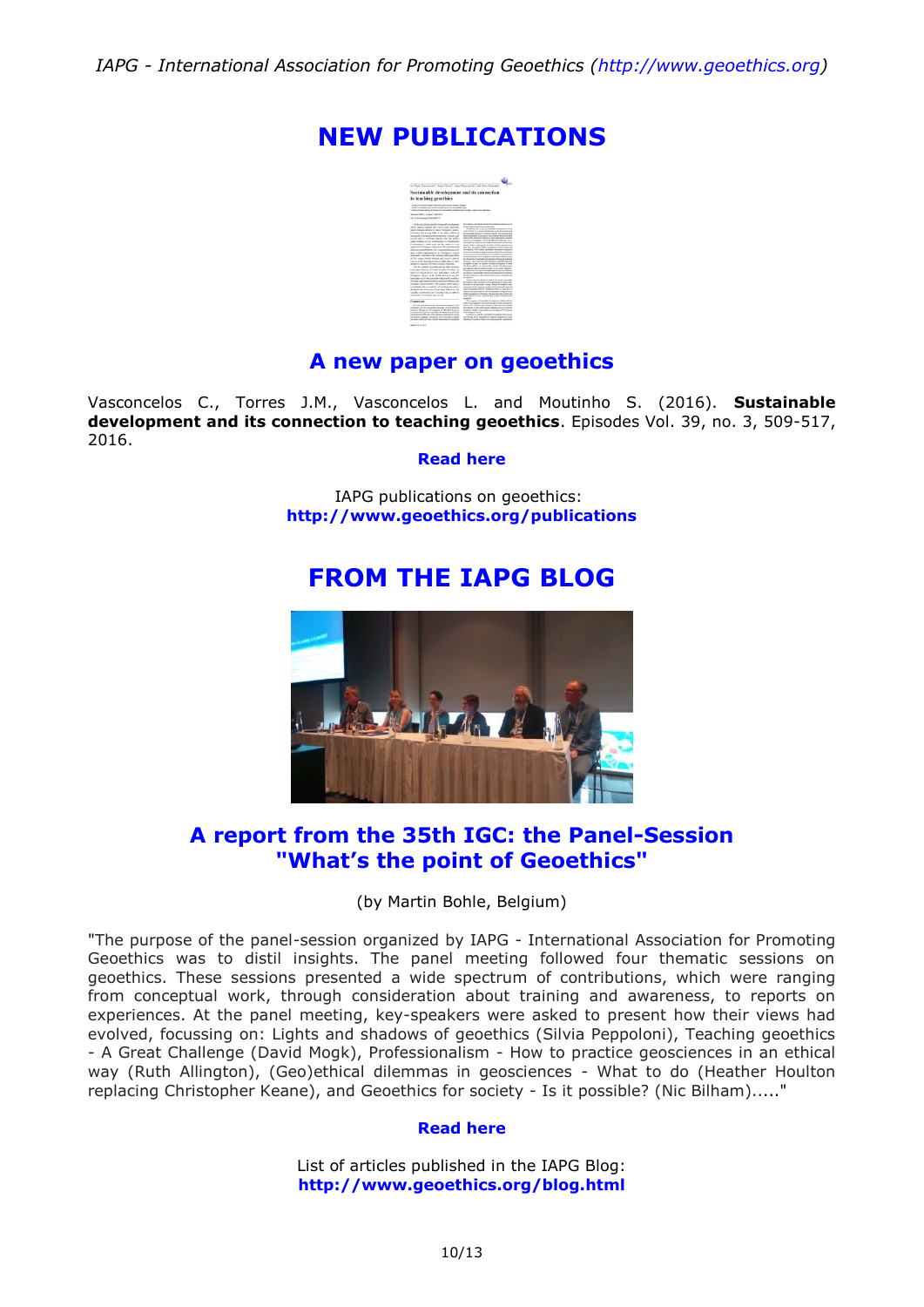# **NEWS FROM THE NETWORK**



#### **Zero tolerance by IAPG towards Harassment and Discrimination**

IAPG has contributed to update the Code of Ethics of the European Federation of Geologists (EFG). This important update, unanimously approved and agreed upon by the EFG Council at the 72nd EFG Council meeting held in Brussels on 19 and 20 November 2016, relates to the maintenance of a high level of professionalism in a working environment, and in particular to the importance of fighting harassment and discrimination.

#### **[Read more](http://www.geoethics.org/harassment-discrimination)**



### **Training course 2016 on Ocean Governance, Ocean Sciences and Geoethics**

Organized by the International Ocean Institute - Training Centre for Latin America and the Caribbean, Brazil in collaboration with IAPG-Brazil.

#### **[Read more](http://ioilactc.jimdo.com/training-program/)**

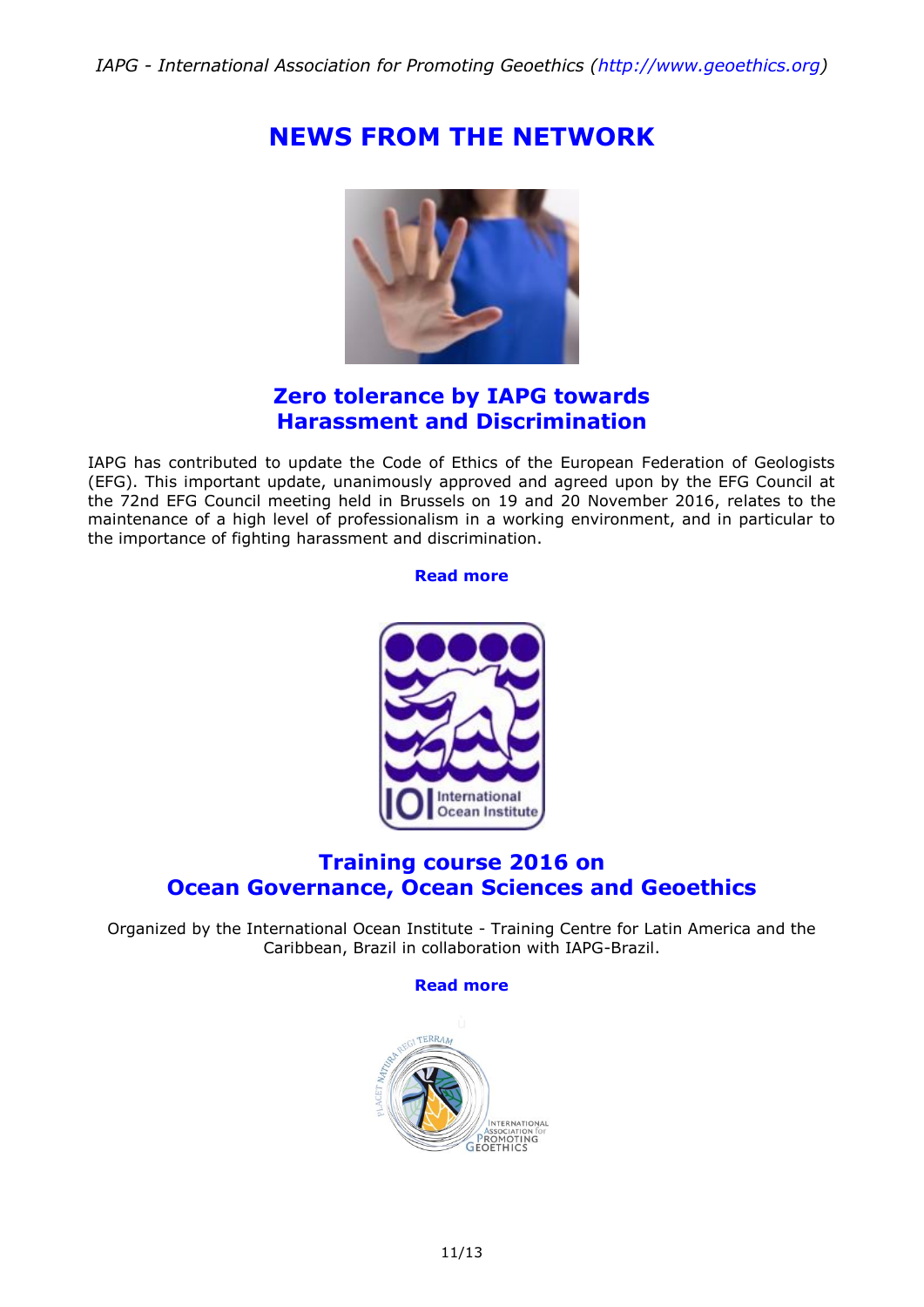

### **Photogallery of the Workshop on Geoethics organized by IAPG-Nigeria**

Abuja (Nigeria) 24 October 2016

The importance of Geoethics in achieving Sustainable Development Goals (SDGs) in Nigeria.

#### **[Photogallery](https://www.flickr.com/photos/125283529@N05/albums/72157674637718070)**



### **Geoethics at CoV-9**

Puerto Varas (Chile) 21 November 2016

We wish to thank Elizabeth Rovere, our IAPG-Argentina co-coordinator, to have organized the workshop "**Volcanic hazards and monitoring techniques for the protection of the population: Public Health, Geoethics, Communication and Education**" at the Conference Cities on Volcanoes (CoV-9).